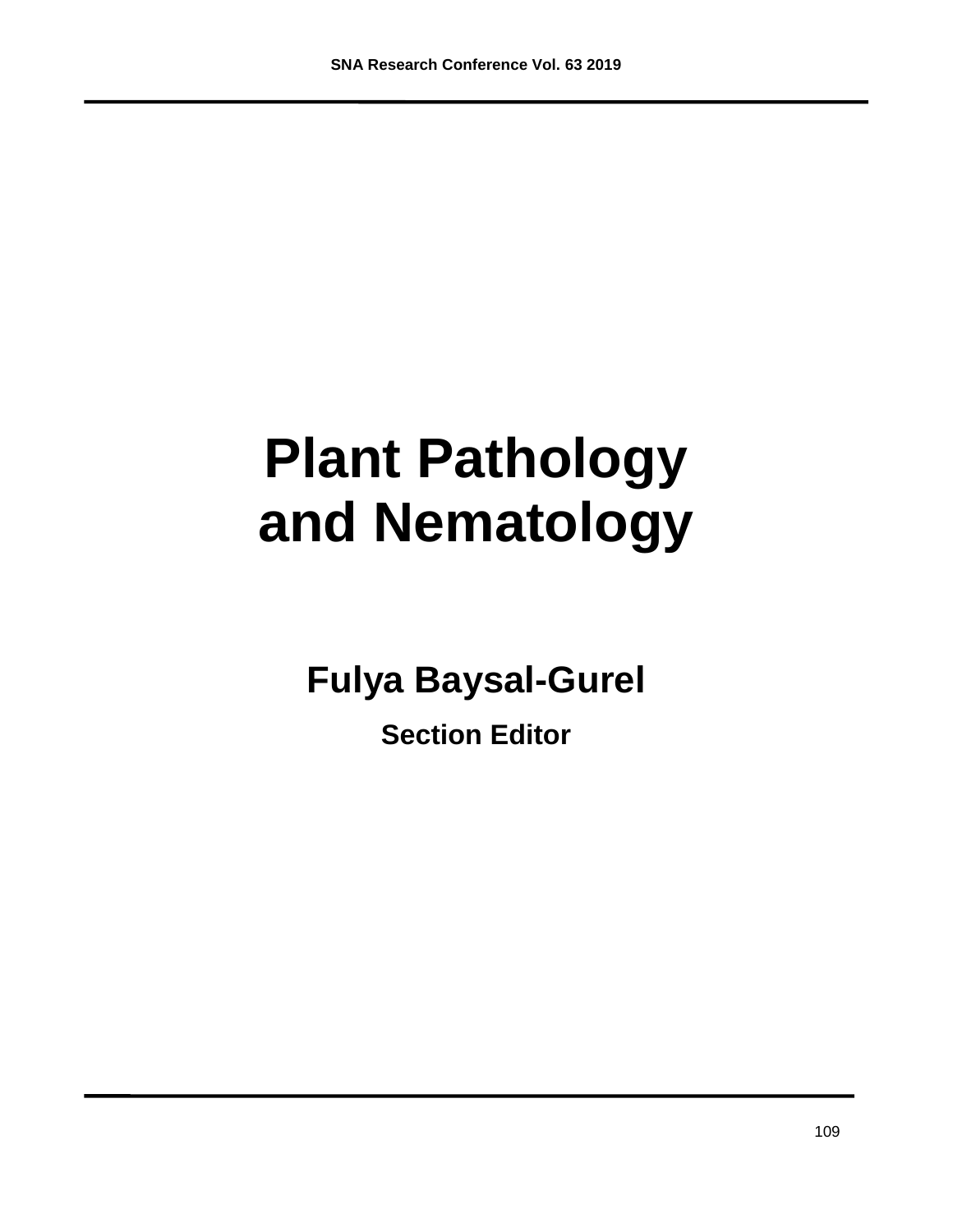## **Research Updates on Bacterial Gall of Loropetalum**

Jeremy M. Pickens, Kassie N. Conner and John W. Olive

Ornamental Horticulture Research Center, Auburn University Mobile AL 36608

pickejm@auburn.edu

**Index Words** Sanitizers, copper resistance, cultivar resistance

**Significant to Industry** *Loropetalum chinense* is a major nursery crop for much of the Southeastern United States. The relatively new disease, bacterial gall of loropetalum (BGL) has caused major crop loss due to voluntary and/or regulatory disposal of infected plant material. Research is underway to develop best management practices to prevent this disease. Prevention through sanitization and exclusion along with copper sprays after pruning or damage are among current recommendations. Future research projects hope to evaluate cultivar resistance, sanitizer efficacy and growth regulators to reduce pruning.

**Nature of Work** Bacterial gall of Loropetalum (BGL) is a relatively new disease to the nursery industry. It was first identified as *Pseudomonas savastanoi* by Conner et. al., (1) and later renamed as a new pathovar, *P. amygdali* pv. *loropetali,* pv. nov by Harmon et al. (2). The symptoms of the disease are expressed as dark-colored galls or "knots". Galls form on main stems, branches and twigs. As these galls grow, they eventually girdle the plant, causing dieback or death depending on the location. The bacterium is present on the surface of the plant existing epiphytically until a wound (from pruning, leaf scars, frost damage, hail etc.) allow entry into plant tissue.

Occurrences have been reported in Alabama, Georgia, Texas, Louisiana and Florida. In 2013 several large nursery growers reported disposing of over \$1,000,000 worth of infected plant material through voluntary and/or regulatory enforcement. Bacterial diseases are difficult to control and currently there are no published recommendations for controlling this disease. In 2016, a concerted research effort was initiated to develop best management practices (BMPs) to help nursery growers BGL. This paper provides preliminary results of several experiments associated with work toward the development of BMPs.

## *Cultivar resistance trial*

There have been some reports of varying degrees of olive cultivar resistance (4) to *P. savastanoi* pv. *savastanoi* and *P. amygdali* on almond *(5).* A trial was conducted to screen *Loropetalum* for resistance to BGL. On March 14, 2018 , 4 replicates of the following eleven cultivars were wounded and treated: 'Purple Pixie', 'Purple Diamond', 'Zhu Zhou', , 'Carolina Midnight', 'Darmua', 'Ruby Parfait', 'Emerald Snow', 'Garnet Fire', 'Cerise Charm', 'Purple Plumleaf', and 'Ruby Snow'. A drop of either sterilized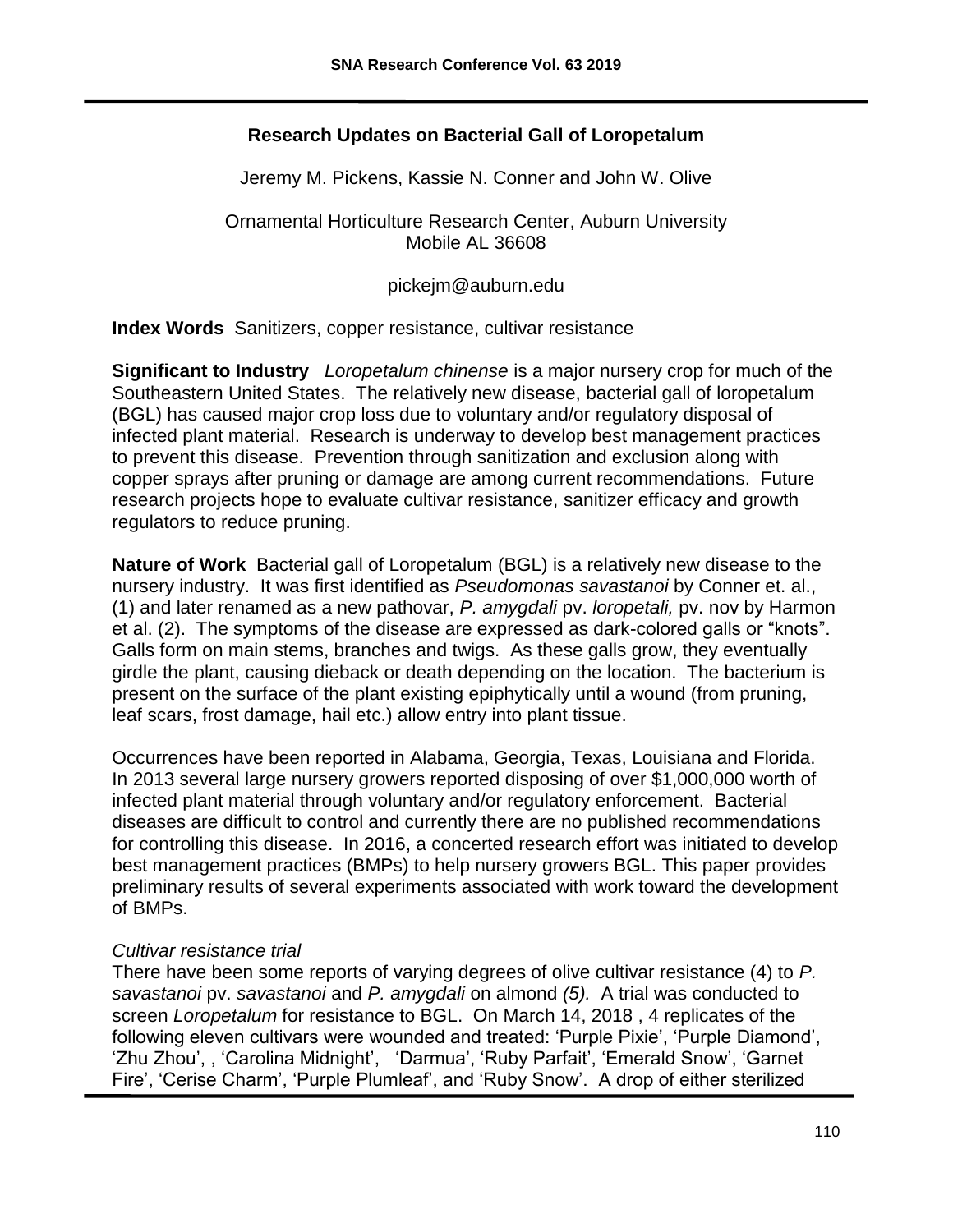distilled water or bacterial suspension was placed on a flat branch section or in a branch crotch angle and a sterile dissecting needle was pushed through the water drop (with or without bacterium) into the branch creating a wound. Concentration of bacterial suspension was not measured but amounted to one culture plate per 200 ml. Plants were placed in a complete randomized design in a greenhouse where they were hand watered. The trial was repeated a second time on July 18, 2018 with five replicates. Replicates of each cultivar were wounded with and without inoculum as before. Sanitizers were used to prevent cross contamination. On September 25, 2018, both trials were evaluated for the presence or absence of galls at the wound site.

## *Copper resistance trial*

Copper products are commonly used to control bacterial diseases. Growers have reported use of copper products to control BGL without noticeable control of the disease, indicating the causal bacterium may have developed copper resistance. BGL samples (n=19) were obtained from Loropetalum growers across the state and were tested to determine their level of resistance to copper. Samples collected represent plants with no copper products previously applied, plants subjected to copper products, and plants with an unknown copper status due to their recent introduction to the nursery.

To determine the level of copper resistance, the bacterium was isolated from gall sections of each sample using PAF agar and pure cultures were prepared. DNA was extracted from each isolate, amplified using primers IAALF/R, specific to the iaaL gene of the species (3), sequenced, and compared to the type species from AL (GenBank accession KM593980) to confirm the identity of *P. savastanoi*. Sucrose peptone agar amended with different concentrations of  $CuSO<sub>4</sub>$ .5H<sub>2</sub>O (0.00, 0.16, 0.32, 0.48, 0.64, 0.80, or 0.96mM) were used along with *P. syringae* strain A1513 (which will grow on 0.80mM CuSO<sub>4</sub>.5H<sub>2</sub>O) and strain A1487 (which does not grow on 0.16mM  $CuSO<sub>4</sub>.5H<sub>2</sub>O$ ) as controls. Isolates and controls were streaked onto 10 replicates of each copper concentration. Cultures were incubated at  $28^{\circ}$ C for 72 hours, and the minimum concentration that prevented colony growth was recorded. Strains able to grow on  $0.32$ mM CuSO<sub>4</sub>.5H<sub>2</sub>O or greater were considered copper resistant. Tests were repeated twice.

## *Phytotoxicity response to sanitizers in propagation*

The effects of sanitizers used as a pre stick submersion were evaluated in plant response to rooting. The objective of this study was to determine the maximum rate and exposure time of hydrogen dioxide + peroxyacetic acid (Zerotol® 2.0) and sodium hypochlorite (bleach) effects on rooting. Each sanitizer was evaluated separately in two trials. A 3x3 factorial (concentration, time and concentration x time) was used in each trial to determine the effects and potential interactions in rooting. On July 25, 2018, 3 in (7.6 cm) firm cuttings of *Loropetalum chinense* 'Ruby" were collected from plants in the landscape. The concentrations of Zerotol® 2.0 were a 0.3, 1.0 and 2.0 % solution with a 1, 3 or 6-minute complete submersion before sticking into fifty square cell (90 ml cell) inserts (T.O Plastics Inc., Clearwater, MN) in a 1:1:1 perlite: peat moss: vermiculite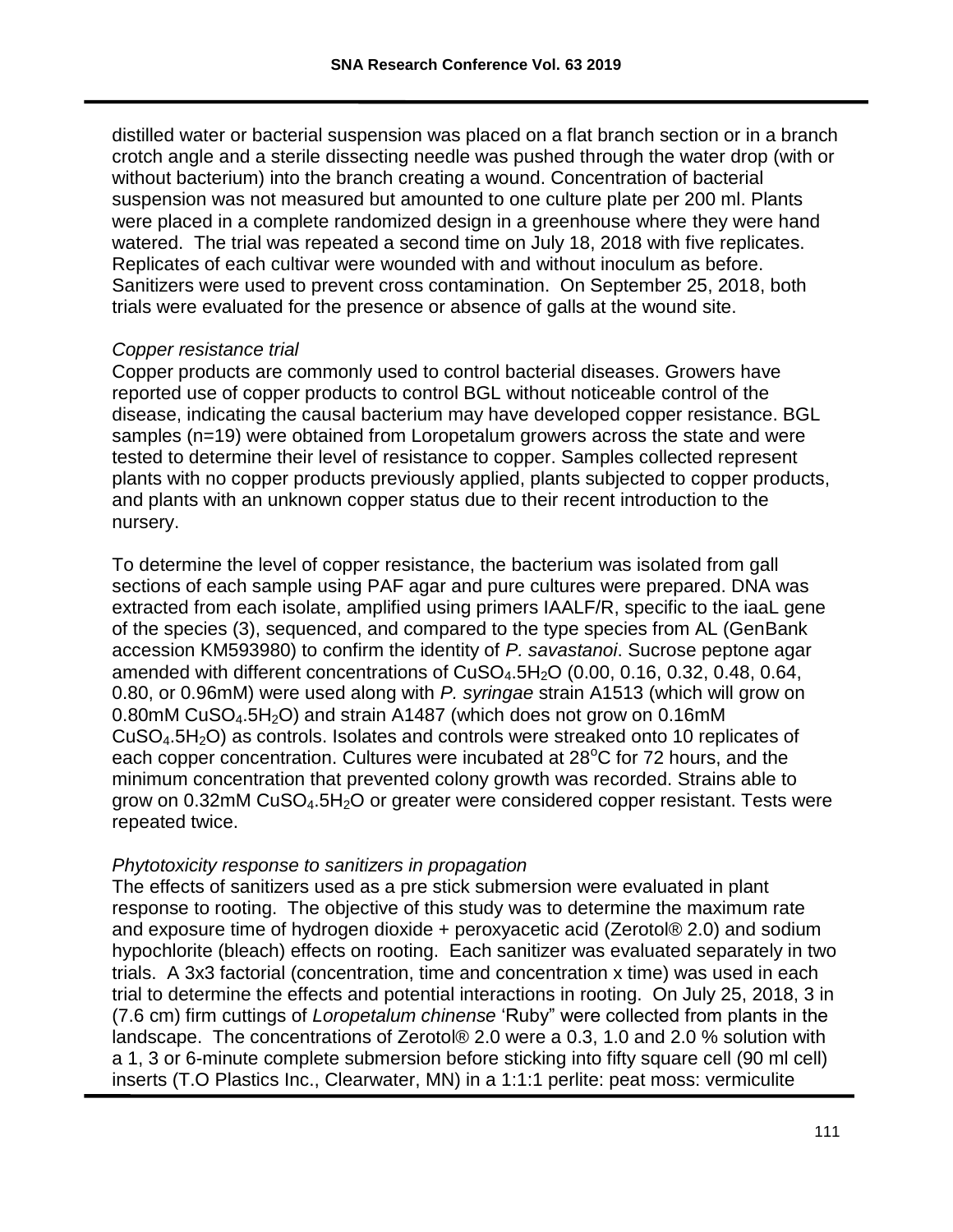substrate. Each treatment utilized 25 replicates arranged in a complete randomized design. Trays were placed under mist in a climate controlled greenhouse. Cuttings were harvested on September 13, 2018, 80 days after sticking. The second trial was also a 3x3 factorial but used a bleach (sodium hypochloride 6%) solution with concentrations of 10, 25, and 33% and submersion times of 1,3, and 6-minutes. Plants were rinsed for 5 seconds under municipal water after being submerged in the bleach solution. The trial was initiated on July 3, 2018 and was terminated 90 days after sticking (October 3, 2018). At termination, roots were rated using 1 to 4 quality scale (1  $=$  poor with few roots,  $2 =$  poor with moderate roots,  $3 =$  good with medium root volume, 4 = good with full root system) immediately after rating, fresh weight of roots were taken by slicing off roots from stem cutting with a sterilized razor knife.

**Results and Discussion** In the cultivar evaluations, no differences were observed between the two trials ( $p > 0.4525$ ). When the data were pooled no differences in susceptibility to gall disease were observed among cultivars. ( $p = 0.3431$ ). The cultivar resistance trial did not reveal any promising results, as most inoculated varieties were nearly 100% positive for gall development at the inoculation site (Figure 1). Many of the non-inoculated plants also showed symptoms of gall. Fluorescent *Pseudomonads* are known to thrive as epiphytes and disease pressure would have been high in the overhead irrigated area where the study took place. Future studies should continue to evaluate additional cultivars.

Results of the copper resistance screening, revealed that 4 of the 19 isolates were identified as copper resistant. These copper resistant isolates represented only the plants that were known to be subjected to copper products. These results indicate that repeated copper applications may lead to copper tolerance. Currently there are few alternative chemical options available for rotation to prevent copper resistance. In propagation study, rooting percentages were nearly 100% for both ZeroTol® 2.0 and bleach solutions. The control was omitted so a factorial analysis could be performed as no differences were detected between the control and any of the simple effects for both sanitizers. No interaction was found between concentration and submersion time for Zerotol® 2.0 or bleach solutions. No differences were found in root weight in the main effect of submersion times for both of Zerotol® 2.0 or bleach. No differences were found in the main effect concentration for Zerotol® 2.0; however, the 25% bleach solution produced cuttings with 40% greater root weight than the 33% solution. The 10% solution produced cuttings similar to both the 33 and 25% solutions. No differences were detected across all effects for both Zerotol® 2.0 and bleach solutions in root quality rating. Future work will include repeating both trials and evaluation of other sanitizers. Collaborators from USDA ARS are currently working on efficacy of these sanitizers on BGL.

Some growers have opted out of growing the crop in an effort to mitigate risk but many growers are able to grow clean crops through proper sanitation. Currently we are recommending copper treatments in the spring especially after pruning or any potential damage like bark splitting from freeze damage. Other research projects to be initiated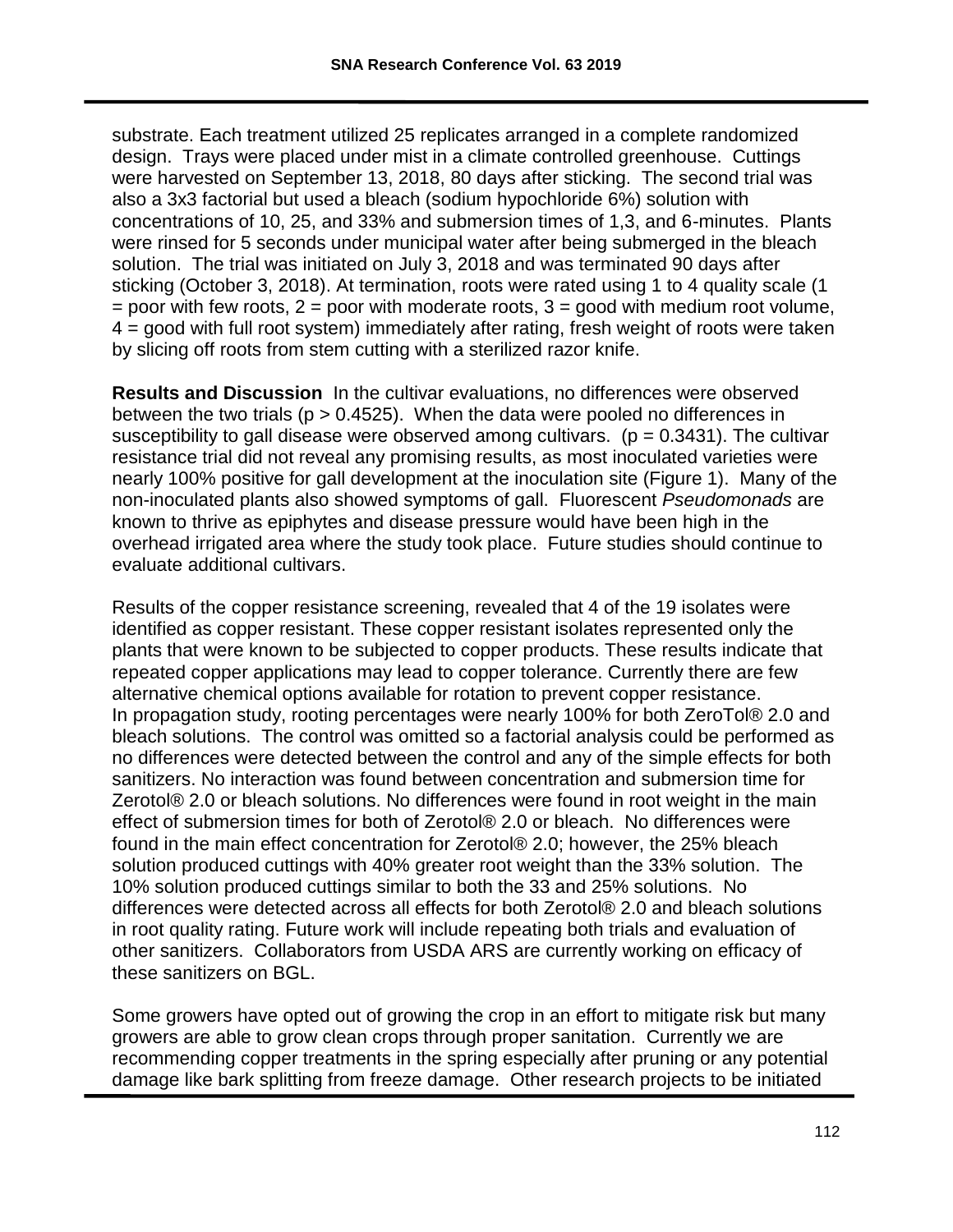in 2019 include, copper product evaluations, growth regulators to reduce pruning and continuation of the propagation and cultivar trials.

## **Literature Cited**

- 1. Conner, K.N., J. Olive, L. Zhang, and M.L. Putnam. 2013. First report of bacterial gall on *Loropetalum chinense* caused by *Pseudomonas savastanoi* in the United States. Plant Dis. 97:835.
- 2. Harmon, C.L., S. Timilsina, J. Bonkowski, D.D. Jones, X. Sun, L.R. Supulveda, C. Bull, and J. B. Jones. 2018. Bacterial Gall of *Loropetalum chinense* caused by *Pseudomonas amygdali* pv. loropetali pv. nov. Plant Disease. 102:799-806.
- 3. Penyalver, R., Garcia, A., Ferrer, A., Bertolini, E., and Lopez, M. M. 2000. Detection of *Pseudomonas savastanoi* pv. *savastanoi* in Olive Plants by Enrichment and PCR. Applied and Environmental Microbiology 66:2673-2677.
- 4. Psallidas, P.G. 1997. Hyperplastic canker- a perennial disease of almond caused by *Pseudomonas amygdali*. Bulletin OEPP. 27:511-517.
- 5. Young, J.M. 2004. Olive knot and its pathogens. Australasian Plant Pathology. 33:33-39.

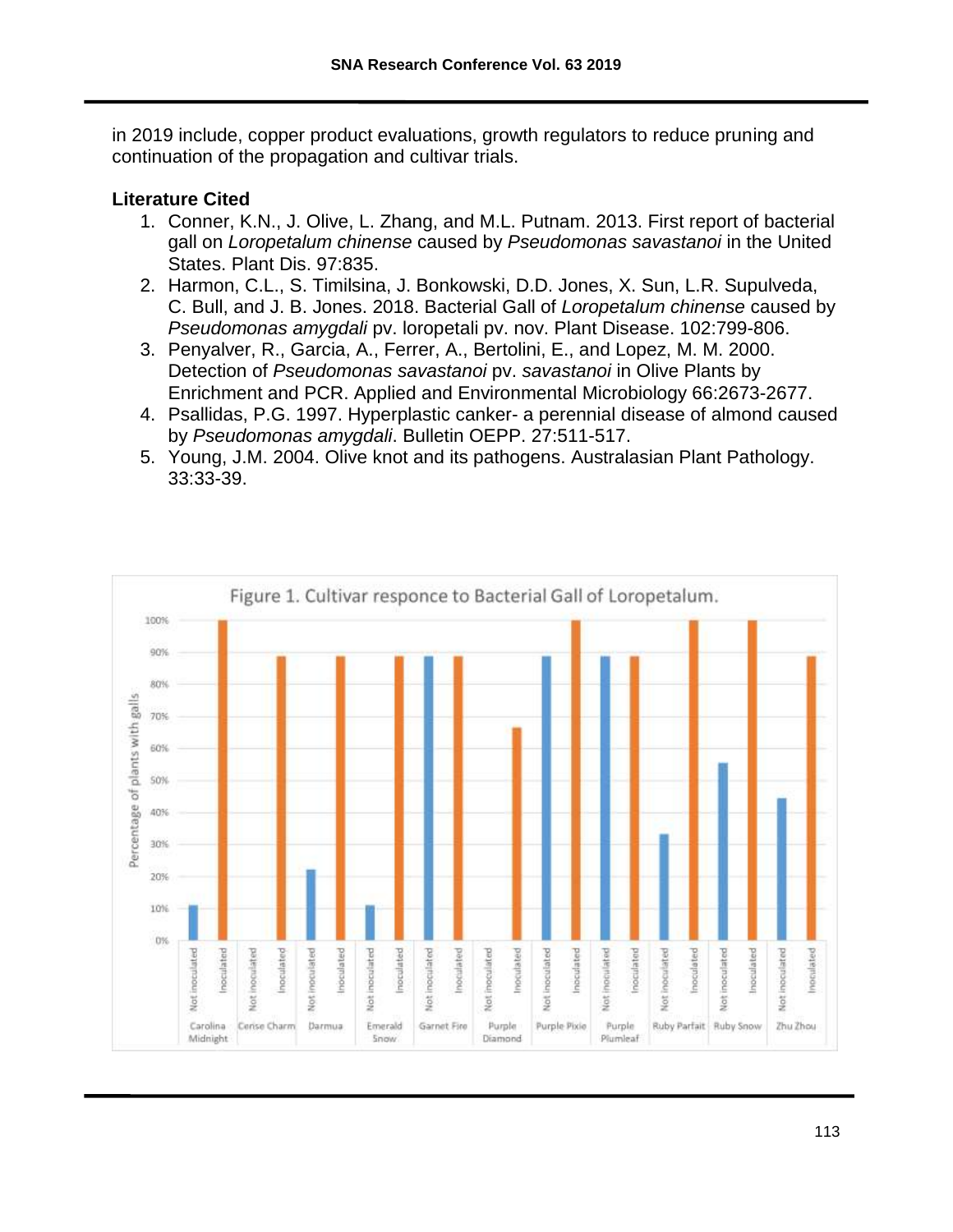|        |        |                                    | Bleach (P value) |  |  |
|--------|--------|------------------------------------|------------------|--|--|
| Weight | Rating | Weight                             | Rating           |  |  |
| 0.465  | 0.9646 | 0.0975                             | 0.7037           |  |  |
| 0.194  | 0.3618 | 0.0796                             | 0.1004           |  |  |
| 0.215  | 0.2247 | 0.6329                             | 0.4972           |  |  |
|        |        | ZeroTol <sup>®</sup> 2.0 (P value) |                  |  |  |

| Table 1. Results from two way analysis of variance for ZeroTol® 2.0 concentration and |  |  |
|---------------------------------------------------------------------------------------|--|--|
| submersion time.                                                                      |  |  |

| ANOVA:                      |                              | Weight                   | Rating                   |               | Weight        | Rating |
|-----------------------------|------------------------------|--------------------------|--------------------------|---------------|---------------|--------|
| Concentration               |                              | 0.465                    | 0.9646                   |               | 0.0975        | 0.7037 |
| Submersion time             |                              | 0.194                    | 0.3618                   |               | 0.0796        | 0.1004 |
| <b>Concentration x Time</b> |                              | 0.215                    | 0.2247                   |               | 0.6329        | 0.4972 |
|                             |                              |                          |                          |               |               |        |
|                             | Main effect: Submersion time |                          |                          |               |               |        |
|                             |                              | ZeroTol <sup>®</sup> 2.0 |                          | <b>Bleach</b> |               |        |
|                             | <b>Minutes</b>               | Weight (g)               | Rating                   |               | Weight (g)    | Rating |
|                             | 1                            | 117 $A^Z$                | 2.6A                     |               | 148 A         | 2 A    |
|                             | 3                            | 104 A                    | 2.4A                     |               | 219 A         | 2 A    |
|                             | 6                            | 92 A                     | 2.4A                     |               | 210 A         | 2 A    |
|                             | Main effect: Concentration   |                          |                          |               |               |        |
|                             |                              |                          | ZeroTol <sup>®</sup> 2.0 |               | <b>Bleach</b> |        |
|                             | $\%$                         | Weight (g)               | Rating                   | $\%$          | Weight (g)    | Rating |
|                             | 0.3                          | 96 A                     | 2.6A                     | 10            | 148 A         | 2 A    |
|                             | 1                            | 114 A                    | 2.4A                     | 25            | 219 A         | 2 A    |
|                             | $\overline{2}$               | 104 A                    | 2.4A                     | 33            | 210 A         | 2 A    |
|                             |                              |                          |                          |               |               |        |
|                             |                              |                          |                          |               |               |        |
|                             |                              |                          |                          |               |               | 114    |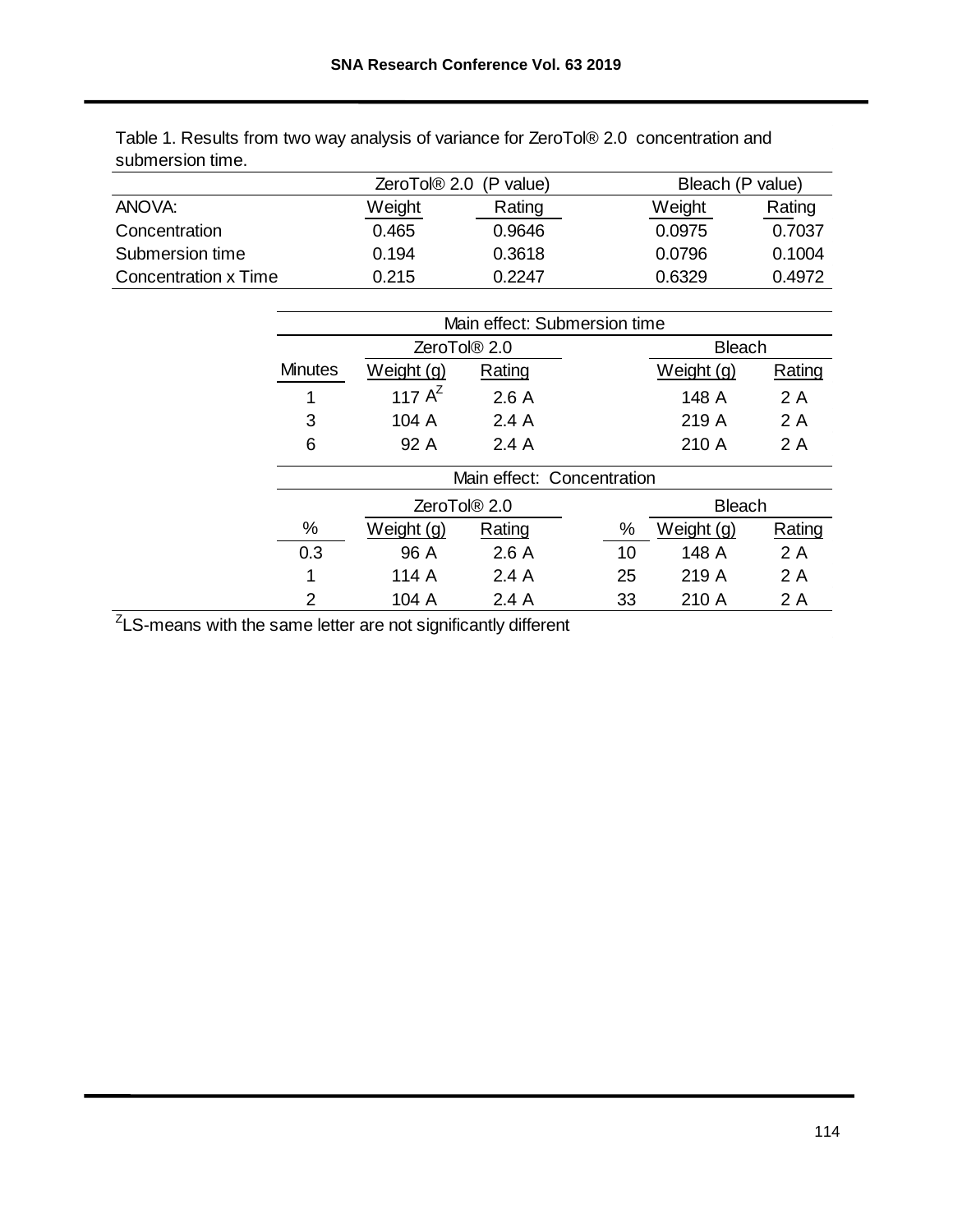## **Utilization of Plant Endophytes for Control of Boxwood Blight**

Ping Kong and Chuanxue Hong

Hampton Roads Agricultural Research and Extension Center, Virginia Tech 1444 Diamond Springs Road, Virginia Beach, VA 23455

pkong@vt.edu

**Index Words** Boxwood, boxwood blight, endophytes, biocontrol

**Significance to Industry** Boxwood blight caused by *Calonectria pseudonaviculata* (*Cps*) is a devastating disease affecting not only private and public gardens but also nursery, landscape and plant retail industries (1). The disease spreads fast and has been found in 28 states including all southern states except AL, AR, MS, OK and TX since it was first reported (2, 3). Due to the lack of resistant cultivars, eradication is often the only option when chemical fungicides and cultural practices fail to control the disease. Economic losses are enormous and a sustainable, effective and environmentally friendly alternative control method is urgently needed. Some endophytes that were recently isolated from boxwood effectively suppressed the *Cps* pathogen and boxwood blight disease and show great potential for fulfilling this need.

**Nature of Work** Endophytes are microorganisms that reside within various tissues of the host plant in a commensal or beneficial manner (4). Endophytes have received considerable attention for their potential as ideal biocontrol agents because of their abilities to promote plant growth and yield and to suppress plant pathogens (5, 6). However, none have been evaluated for control of boxwood diseases.

In this study, two boxwood endophytic strains SSG and SW belonging to *Burkholderia cepacia* complex and *Psuedomonas lacits,* respectively which inhibited *Cps* culture growth in dual culture assays were isolated and investigated for boxwood blight control. The isolates were grown in nutrient broth at 28 °C for 40 hours then centrifuged and resuspended in 0.01% Tween 20. *Cps* conidia were harvested from a 4-day old culture in fresh potato dextrose broth as described previously (7). Experiments were conducted with *Buxus sempervirens* 'Justin Brouwers' in 6-inch pots placed in plastic containers in the laboratory at 23 °C with a 9/15 h light/dark cycle. Plants were treated by spraying the foliage with 50 ml of a bacterial suspension at  $10^8$  CFU/ml or with 0.01% Tween without bacterial cells as the control. The containers were covered for one day to maintain humidity then uncovered for two days. The treated plants were then inoculated with *Cps* by spraying 20 ml of a conidia suspension at > 10<sup>4</sup>/ml and containers were covered for 2 days. Three days after removing lids from containers (5-day post inoculation (dpi) with *Cps*) disease incidence was assessed as the percentage of diseased leaves. Each experiment included three treatments containing three replicate plants arranged in a randomized complete block design and was repeated twice.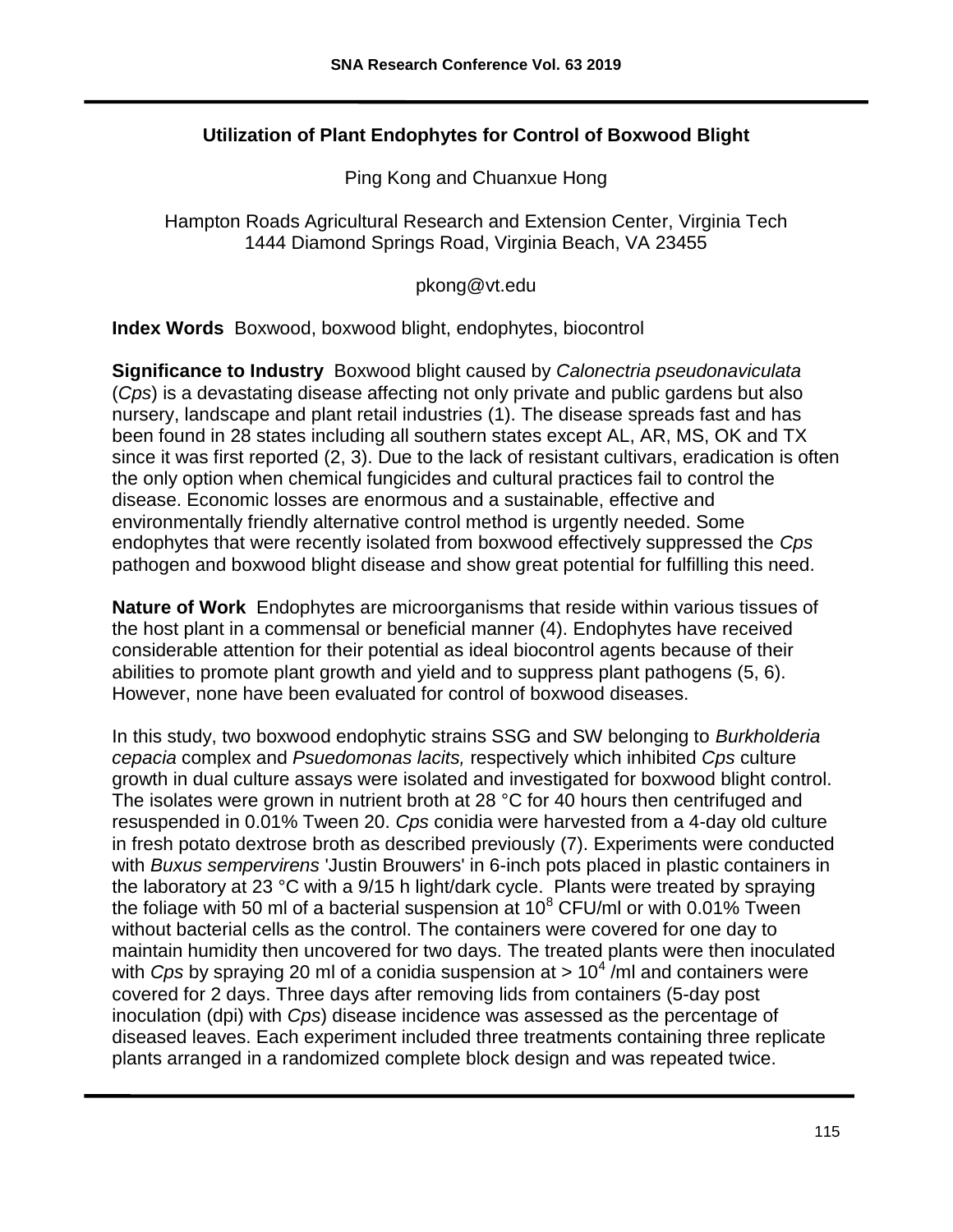Experimental results were analyzed using data analysis functions in Excel. Means were separated by the least significant difference (LSD) at *P* ≤ 0.05.

**Results and Discussion** Very good protection against boxwood blight was observed in plants treated with the endophytes SSG and SW (Fig. 1). Disease incidence in both treatments was significantly lower than the control (*P* < 0.0001) (Fig. 2). Between them, the efficacy of SSG was higher than SW, reducing disease by 99.6 % and 72 %, respectively. The efficacy of both isolates is higher than those of the recently reported bacterial and *Trichoderma* isolates from irrigation water and wild mushroom which reduced boxwood blight by about 60% (8, 9). Treatment with SSG provided nearly perfect protection for the highly susceptible boxwood cultivar tested. This efficacy for boxwood blight has never been reported for any currently available biofungicides which ranged from 0 to 44%; most of them were less than 10% (10). The efficacy of SSG is comparable to the chlorothalonil-based fungicide, Daconil (10, 11). Since SSG and SW are bacterial endophytes, their efficacy may persist throughout the production and trade process and continue into the landscape. Both endophytes, especially SSG, show great promise for biofungicide innovation and may be valuable components in the boxwood blight control tool box.

**Acknowledgements** This research was supported in part by Horticultural Research Institute Fiscal Year 2018 grant (#26346537). The author is thankful to Saunders Brothers Nursery for providing boxwood plants used in this study.

## **Literature Cited**

- 1. LeBlanc N, Salgado-Salazar C, Crouch JA. Boxwood blight: an ongoing threat to ornamental and native boxwood. Appl Microbiol Biotechnol. 2018;102(10):4371-80.
- 2. Ivors KL, Lacey LW, Milks DC, Douglas SM, Inman MK, Marra RE, et al. First report of boxwood blight caused by *Cylindrocladium pseudonaviculatum* in the United States. Plant Dis. 2012;96(7):1070-.
- 3. Calabro JM. Reclaiming boxwood from boxwood blight 2018 05/02/2018.
- 4. Schulz B, Römmert A-K, Dammann U, Aust H-J, Strack D. The endophyte-host interaction: a balanced antagonism? Mycol Res. 1999;103(10):1275-83.
- 5. Santoyo G, Moreno-Hagelsieb G, del Carmen Orozco-Mosqueda M, Glick BR. Plant growth-promoting bacterial endophytes. Microbiol Res. 2016;183:92-9.
- 6. Eljounaidi K, Lee SK, Bae H. Bacterial endophytes as potential biocontrol agents of vascular wilt diseases – Review and future prospects. Biol Control. 2016;103:62-8.
- 7. Kong P, Likins MT, Hong CX. First report of blight of S*arcococca hookeriana* var. *humilis* by *Calonectria pseudonaviculata* in Virginia. Plant Dis. 2016;100:247.
- 8. Kong P, Hong C. Biocontrol of boxwood blight by *Trichoderma koningiopsis* Mb2. Crop Protect. 2017;98:124-7.
- 9. Yang X, Hong C. Biological control of boxwood blight by *Pseudomonas protegens* recovered from recycling irrigation systems. Biol Control. 2018.
- 10. Yang X, Hong CX. Evaluation of biofungicides for control of boxwood blight on boxwood. Plant Disease Management Reports. 2017;11:OT023.
- 11. Ivors K. Evaluation of fungicides for the prevention of boxwood blight. Plant Disease Management Reports. 2012;7:OT014.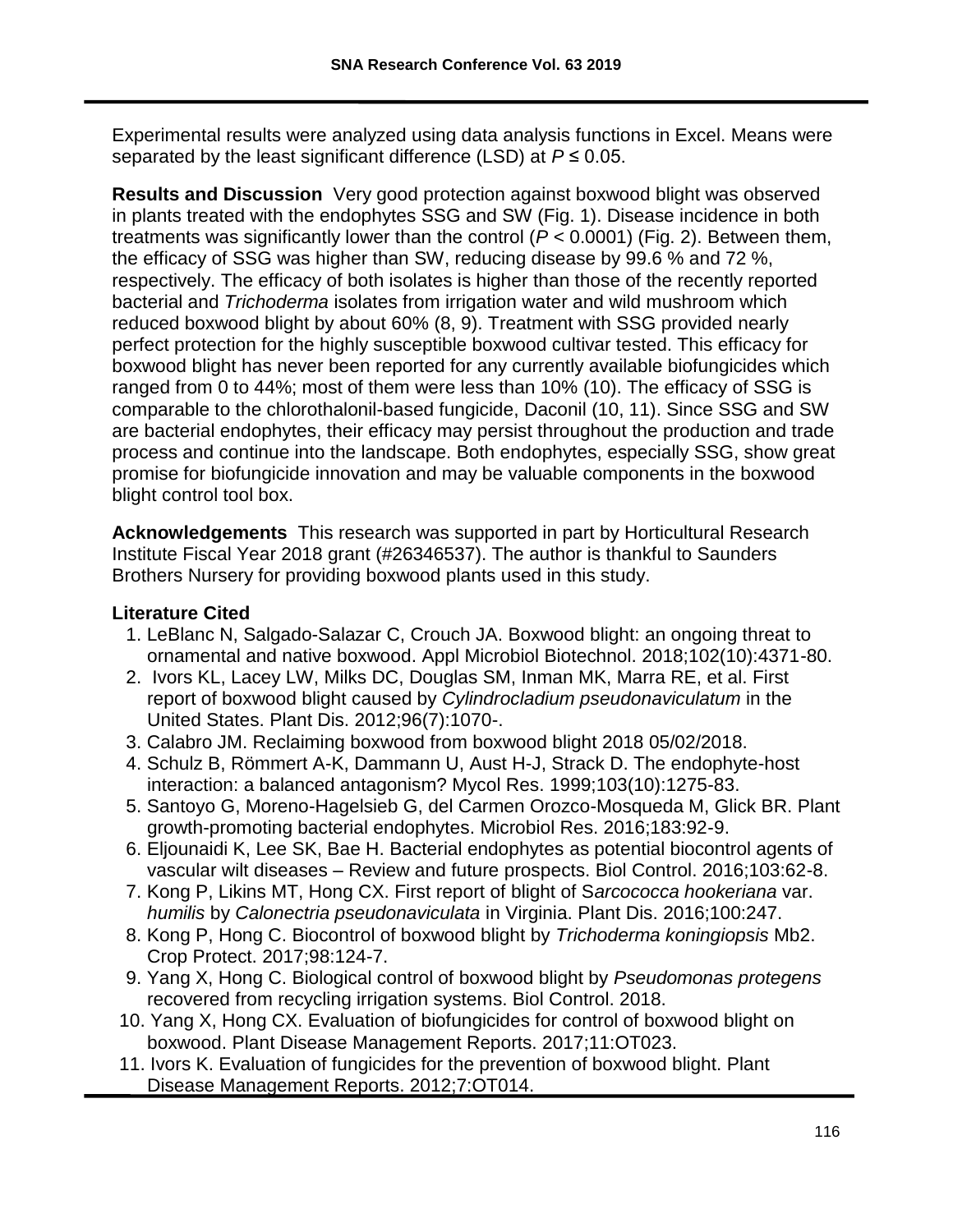

Figure 1. Symptoms on pretreated *Buxus semperveriens* " Justin Brouwers" 7 days after inoculation with *Calonectria pseudonarviculata.*



Figure 2. Boxwood blight incidence on pretreated plants.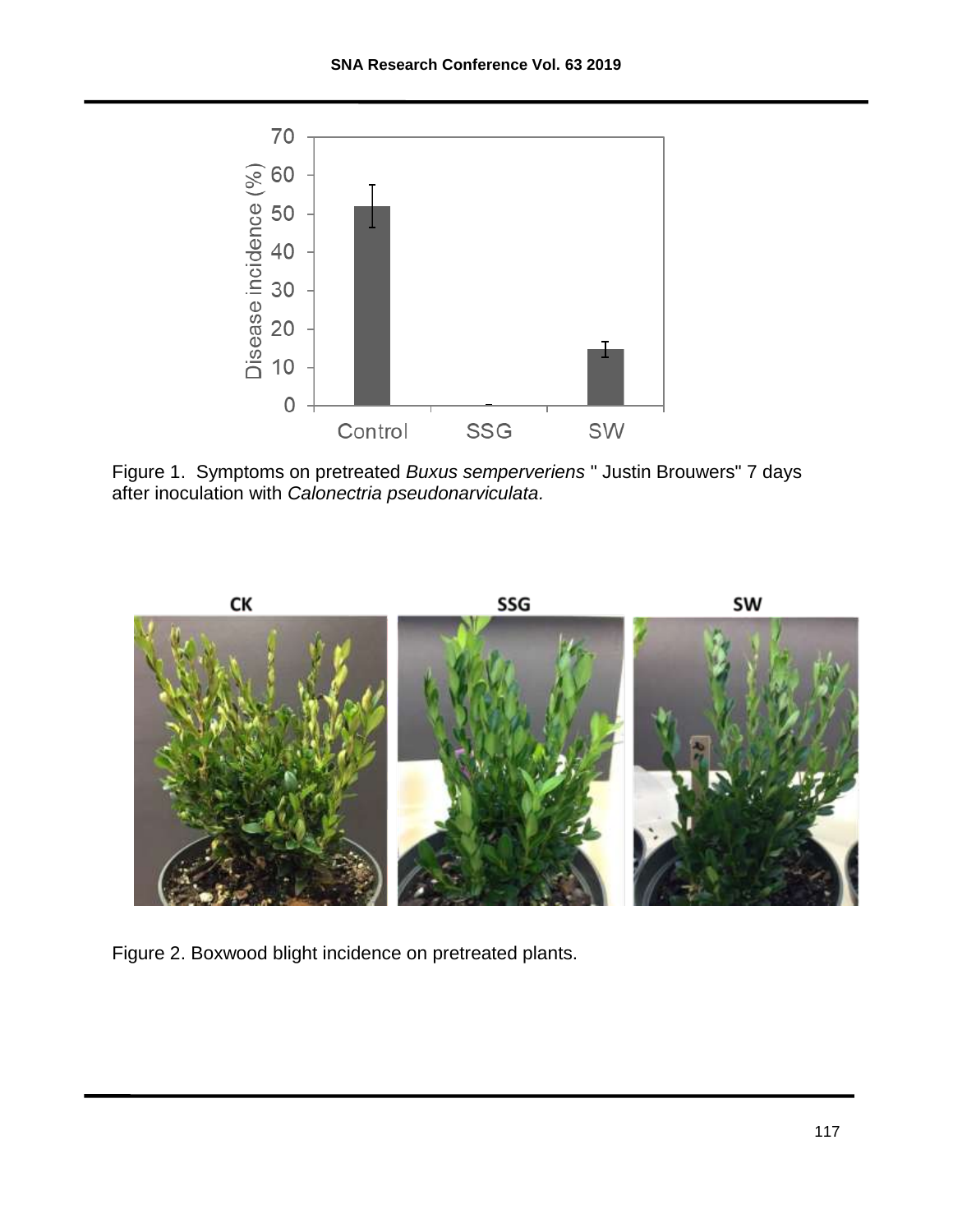## **Management of Cercospora Leaf Spot of Hydrangea with Fungicides and Biorational Products**

Fulya Baysal-Gurel and Terri Simmons

Otis L. Floyd Nursery Research Center Tennessee State University McMinnville, TN 37110

fbaysalg@tnstate.edu

**Index words** Hydrangea, Cercospora leaf spot, fungicide and biorational products, *Cercospora hydrangea*

**Significance to Industry** The appearance, health, and market value of hydrangea can be significantly influenced by the impact of different diseases. Cercospora leaf spot (*Cercospora hydrangea)* is a destructive leaf disease of hydrangea in landscape and nurseries which can affect most of the hydrangea varieties. Low-maintenance landscape plantings are most susceptible to get this disease. On the bigleaf hydrangea (*Hydrangea macrophylla*) these spots turn light gray in color and are surrounded by a brown or purple halo. On the oakleaf hydrangea ((*H. quercifolia*) these spots appear angular in shape and are dark brown to purple in color. Fallen infected leaves are the main source of the causative fungus spores. These spores can spread very easily by wind and overhead irrigation. The following management systems such removing infected leaves, applying nitrogen containing fertilizer and surface watering (such as drip irrigation) can be used to reduce this disease level (1). Fungicides can be effective when first sign of leaf spots are observed. Multiple applications are needed for effective control of Cercospora leaf spot with a fungicide. Biorational products have gained increased attention of end-users for their environmental benefits and short worker reentry interval. The rationale of this work is to present efficacy test results for hydrangea Cercospora leaf spot management to help nursery growers to make proper management decisions about fungicides and biorational products to use on their production.

**Nature of Work** Hydrangea is one of the most economically important nursery crops in the United States, with sales topping \$120 million in 2014 (2). Hydrangeas are popular ornamental plants in both home gardens and commercial settings. Cercospora leaf spot is one of the most economically important diseases in container and field grown production of hydrangeas. Various products including fungicides and biorational products are available or in development that have the potential to contribute to the management of Cercospora leaf spot.

The objective of this study is to test the efficacy of biorational products and fungicides to control Cercospora leaf spot of hydrangea. Hydrangea (*Hydrangea macrophylla*) 'Zaunkoenig' x 'Princess Juliana' plants were potted in No. 5 nursery containers filled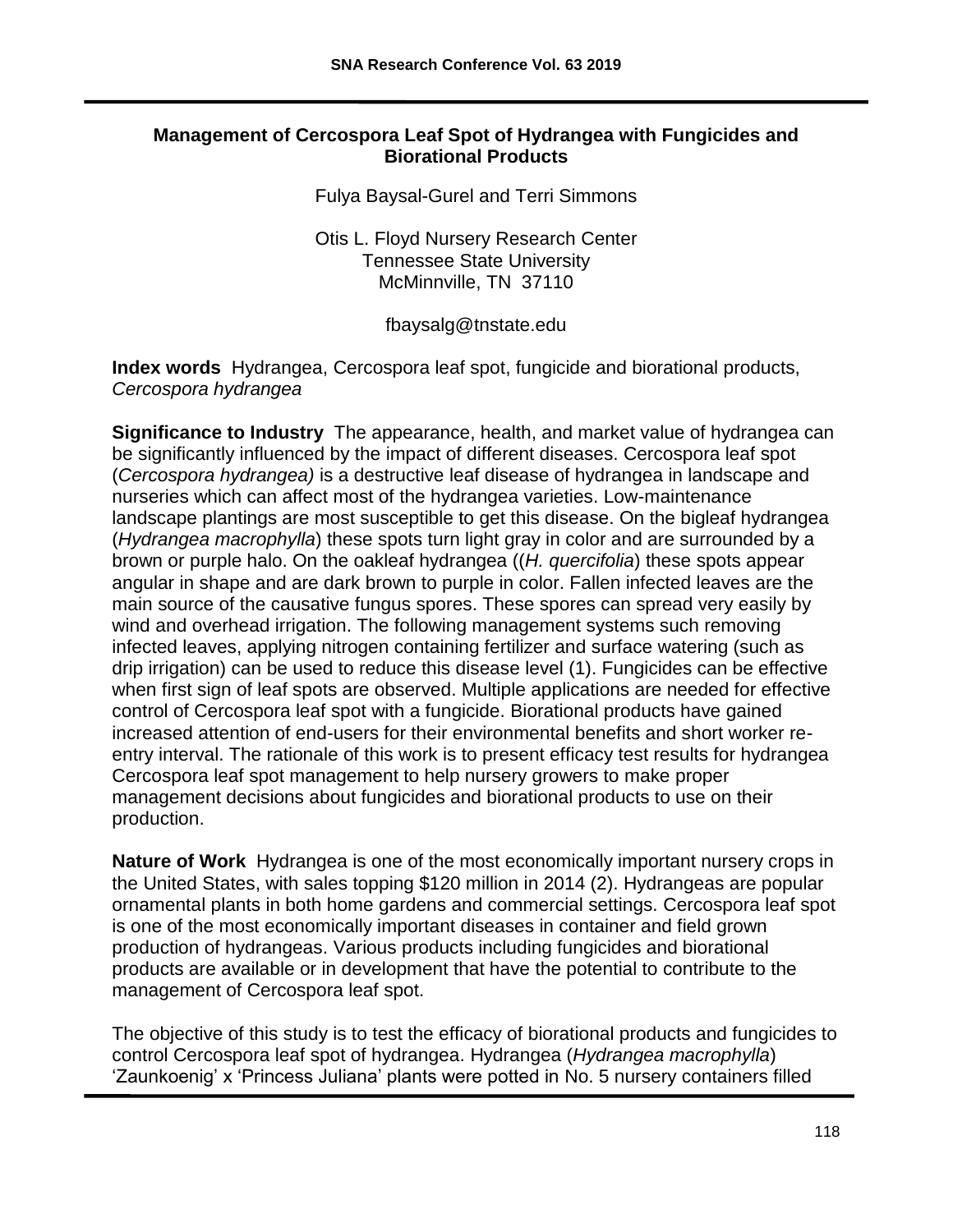with 100% pine bark substrate, which was amended with 0.48 lb of 19-5-9 Osmocote<sup>®</sup> Pro controlled release fertilizer, 0.06 lb of Micromax® micronutrient fertilizer, 0.04 lb iron sulfate and 0.01 lb Epsom salt per cubic feet of mix. Plants received additional 2.5 oz of 19-5-9 Osmocote<sup>®</sup> Pro in Apr and Jul. Four single-plant replications per treatment were arranged in a randomized complete block design outdoor under 56% shade at the Otis L. Floyd Nursery Research Center in McMinnville, TN (USDA Hardiness Zone 7a). Plants were irrigated for 3 minutes twice a day in Jun and for 4 minutes twice a day in Jul using micro bubbler emitters installed on short stakes. Treatments were Orkestra Intrinsic, Mural, Strike plus, ZeroTol, GreenClean Pro, Regalia, Mildew Cure and Triact. They were applied to run-off using a backpack  $CO<sub>2</sub>$ -pressurized sprayer on a 7- or 14day interval beginning on 21 Jun and ending on 5 Jul. Severity of Cercospora leaf spot resulting from natural infections and phytotoxicity were determined on 22, 24, 26 and 28 Jun; 5 and 12 Jul and were expressed as the percentage of foliage area affected. The area under the disease progress curve (AUDPC) was calculated according to the formula:  $\sum([(x_i+x_{i-1})/2](t_i-t_{i-1}))$  where  $x_i$  is the rating at each evaluation time and  $(t_i-t_{i-1})$  is the number of days between evaluations. Plant quality/acceptability was evaluated on 12 Jul using a scale of 1-9 where 1 is dead, 6 is commercially acceptable and 9 is a perfect plant. Average maximum temperatures for 21-30 Jun and 1-12 Jul were 90.0 and 88.8ºF; average minimum temperatures were 67.9 and 68.8ºF; and total rainfall was 1.65 and 2.33 in., respectively. Analysis of variance was performed using the general linear models procedure with SAS statistical software and means were separated using Fisher's LSD test.

**Results and Discussion** Cercospora leaf spot disease pressure was moderate to high in this trial with non-treated control plants showing 55.0% disease severity by 12 Jul (Table 2) and nearly 7.5% defoliation (data not shown). All of the treatments significantly reduced Cercospora leaf spot severity and area under the disease progress curve (AUDPC) throughout the experiment compared to the non-treated control. The treatments that most effectively reduced Cercospora leaf spot severity and the progression of disease were Orkestra Intrinsic, Regalia, Mural, GreenClean Pro and Mildew Cure. Phytotoxicity was observed as necrotic flecks and streaks on foliage of plants treated with GreenClean Pro (22.5%; data not shown). Non-treated control, GreenClean Pro and Triact-treated plants were not commercially acceptable due to disease severity or phytotoxicity at the end of the experiment (data not shown). An integrated approach should be used to control Cercospora leaf spot in the nursery production. Results of this experiment indicate that fungicides Orkestra Intrinsic and Mural, and biorational products Regalia, GreenClean Pro and Mildew Cure provide control of Cercospora leaf spot. Nursery producers could benefit from using those fungicides and biorational products in a rotation plan to control Cercospora leaf spot in hydrangeas.

**Acknowledgements** This work was funded by Tennessee State University, Otis L. Floyd Nursery Research Center.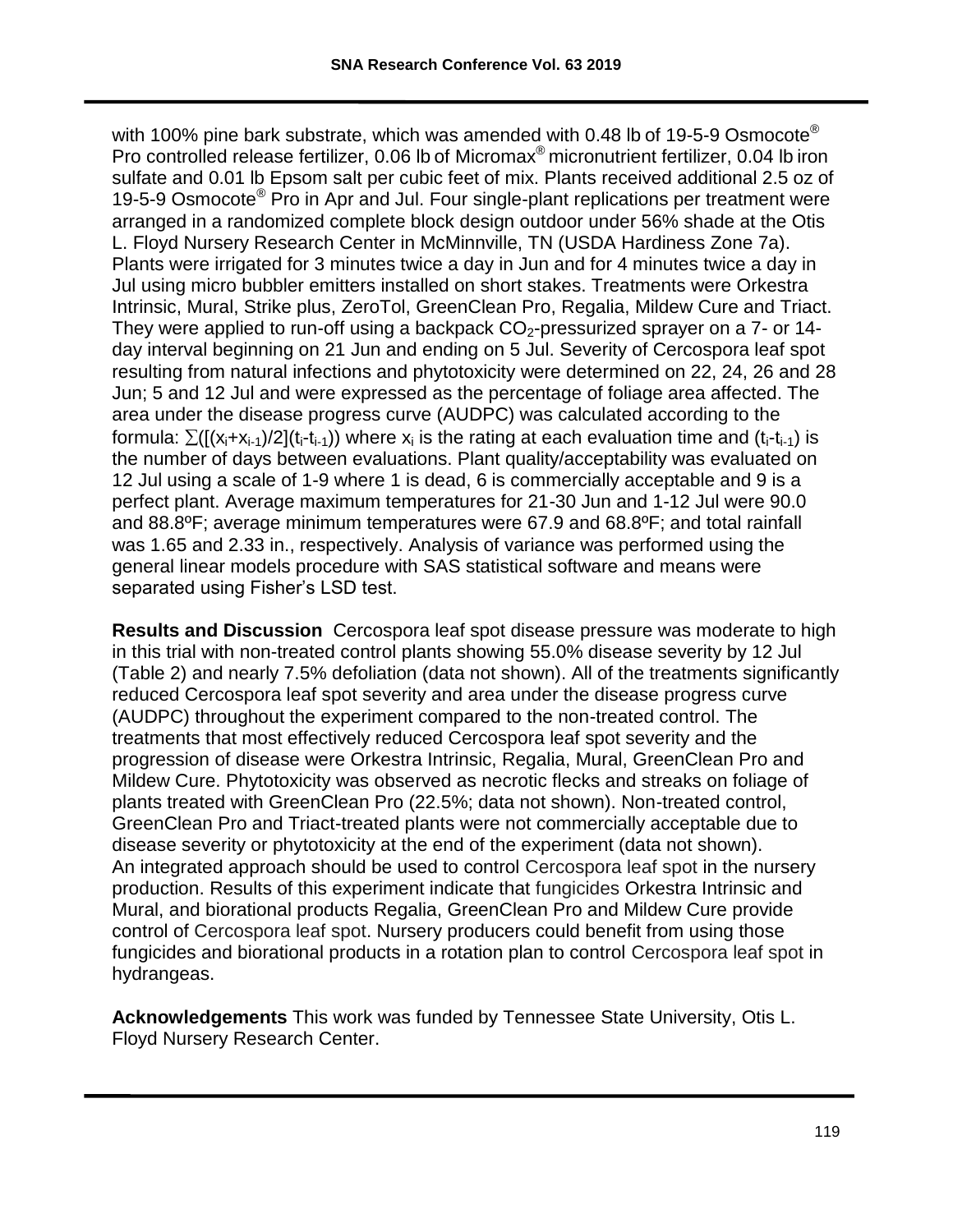## **Literature Cited**

- 1. Baysal-Gurel, F., Kabir, N., and Blalock, A. 2016. Foliar diseases of hydrangeas. Tennessee State University factsheet TSU-16-0236(A)-15-61065.
- 2. USDA. 2014. Census of Agriculture, 2014. National Agricultural Statistics Service, U.S. Department of Agriculture. Accessed from http://www.agcensus.usda.gov/Publications/2014.

| <b>Treatment</b>      | Active Ingredient(s)                                                                       | Rate/A          |
|-----------------------|--------------------------------------------------------------------------------------------|-----------------|
| Orkestra Intrinsic SC | Fluxapyroxad + Pyraclostrobin                                                              | 6 fl oz/100 gal |
| Mural 45WG            | Azoxystrobin + Benzovindiflupyr                                                            | 7 oz/100 gal    |
| Strike plus 50WDG     | Triadimefon 1-(4-Chlorophenoxy)-3,3-<br>dimethyl-1-(1 H-1,2,4-triazol-1-yl)-2-<br>butanone | 2.4 oz/100 gal  |
| ZeroTol 2.0           | Hydrogen dioxide + Peroxyacetic acid                                                       | 2%              |
| GreenClean Pro        | Sodium carbonate peroxyhydrate                                                             | 6 lb/100 gal    |
| Regalia SC            | Reynoutria sachalinensis                                                                   | $1\%$           |
| <b>Mildew Cure</b>    | Cotton seed oil, corn oil, garlic oil                                                      | 1.5 fl $oz/gal$ |
| GreenCure             | Potassium bicarbonate                                                                      | 50 oz/100 gal   |
| <b>Triact 70EC</b>    | Clarified hydrophobic extract of neem oil                                                  | 2%              |

Table 1. Treatments, active ingredients and rates.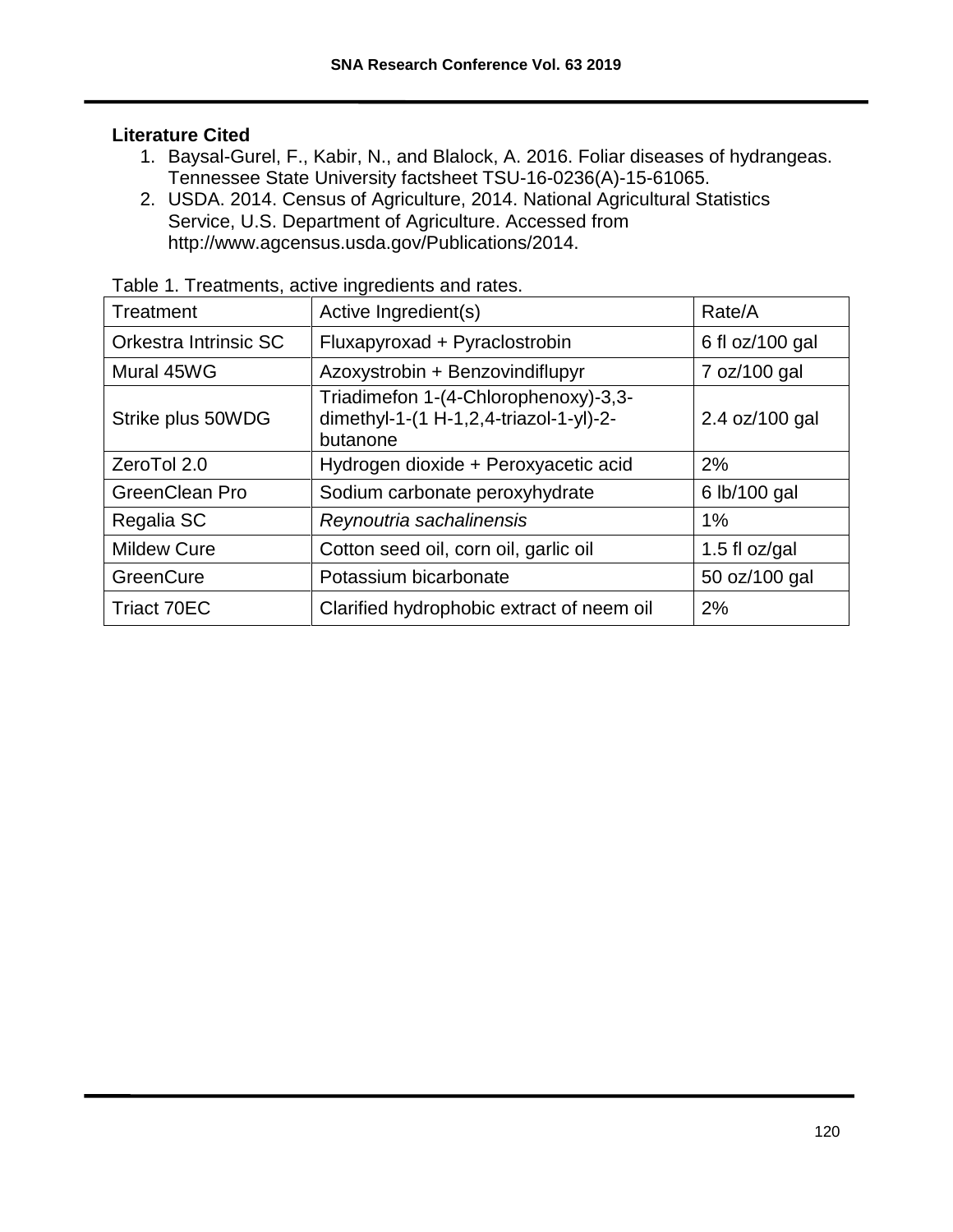|                                       | Application | Cercospora leaf spot         |              |  |  |
|---------------------------------------|-------------|------------------------------|--------------|--|--|
| Treatment and rate                    | dates       | Mean severity<br>(%)(12 Jul) | <b>AUDPC</b> |  |  |
| Orkestra Intrinsic SC 6 fl oz/100 gal | 1, 3        | $9.4 f^{\ast}$               | 142.0 $f$    |  |  |
| Mural 45WG 7 oz/100 gal               | 1, 3        | 14.4 ef                      | 240.2 def    |  |  |
| Strike plus 50WDG 2.4 oz/100 gal      | 1, 3        | 17.5 cde                     | 289, 6 cde   |  |  |
| ZeroTol 2.0 2% (v/v)                  | 1, 2, 3     | 22.5 bcd                     | 332.7 bcd    |  |  |
| GreenClean Pro 6 lb/100 gal           | 1, 2, 3     | 16.3 def                     | 251.5 def    |  |  |
| Regalia SC 1% (v/v)                   | 1, 2, 3     | 11.9 <sub>ef</sub>           | 198.4 ef     |  |  |
| Mildew Cure 1.5 fl oz/gal             | 1, 2, 3     | $16.9 c-f$                   | 265.6 def    |  |  |
| GreenCure 50 oz/100 gal               | 1, 2, 3     | 24.4 bc                      | 399.3 bc     |  |  |
| Triact 70EC 2% (v/v)                  | 1, 2, 3     | 29.4 <sub>b</sub>            | 447.3 b      |  |  |
| Non-treated control                   |             | 55.0a                        | 783.4 a      |  |  |

Table 2. Effect of biorational products and fungicides on severity of Cercospora leaf spot disease on hydrangeas.

\*Application dates: 1=21 June; 2=28 June; 3=5 July.

\*\*Values are the means of four replications; treatments followed by the same letter within a column are not significantly different at  $P\leq 0.05$ .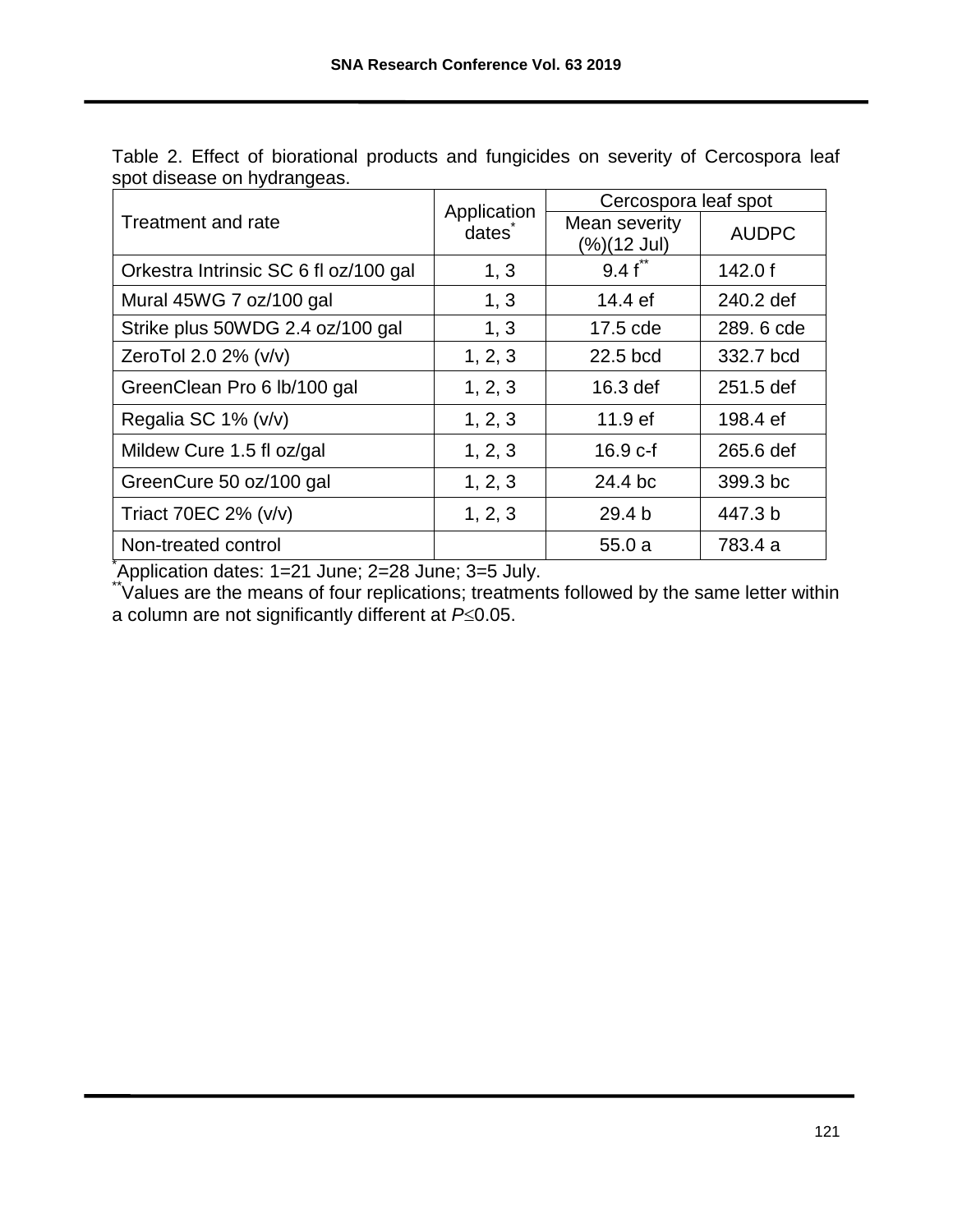## **Evaluation of Fungicide Rotations at Different Application Intervals for the Control of Powdery Mildew of Dogwood**

Fulya Baysal-Gurel and Terri Simmons

Otis L. Floyd Nursery Research Center Tennessee State University McMinnville, TN 37110

fbaysalg@tnstate.edu

## **Index words** *Cornus florida*, powdery mildew, fungicide, *Erysiphe pulchra*

**Significance to Industry** Powdery mildew is one of the most important diseases of dogwood (*Cornus* spp.) in containerized or field nursery, forestry and landscape settings since 1994 (1). There are two powdery mildew species that have been reported to infect dogwoods; *Erysiphe pulchra*, which is the more prevalent species, and *Phyllactinia guttata* (2). This disease is one of the most destructive diseases of flowering dogwood (*C. florida* L.) plants. In Tennessee, powdery mildew is most commonly found in late May until the first frost (3). When humidity is high, but the leaves are not wet, it is ideal circumstances for powdery mildew growth on dogwoods. Powdery mildew on dogwood can be managed easily with a variety of options. Variations in powdery mildew disease susceptibility occur within *Cornus* species, hybrids and cultivars. To control powdery mildew on susceptible dogwoods it is important to begin making preventive fungicide applications, when the weather or environmental conditions are conducive to disease development.

The rationale of this work is to present evaluation results of fungicide rotations at different application intervals for dogwood powdery mildew management to help nursery producers to make proper management decisions about fungicide rotation program.

**Nature of Work** Powdery mildew may cause cosmetic damage that cause chlorosis, reddish-brown patches, reduce growth by attacking tender shoots and leaf surfaces, premature defoliation, and flower blight. High relative humidity, moderate temperatures, and low light intensities favor disease development. When these conditions occur, the white, powdery appearance on plant foliage may develop. Powdery mildew spreads very quickly, with masses of conidia produced from each new infection. Therefore, preventative fungicide applications in a rotation are critical to control powdery mildew. Pathogen resistance to fungicides is well known and the performance of many fungicides has been affected to some degree by pathogens developing resistance. So, developing a fungicide rotation program using different modes of action, as indicated by their respective FRAC codes, is an important action in limiting risk of fungicide resistance development.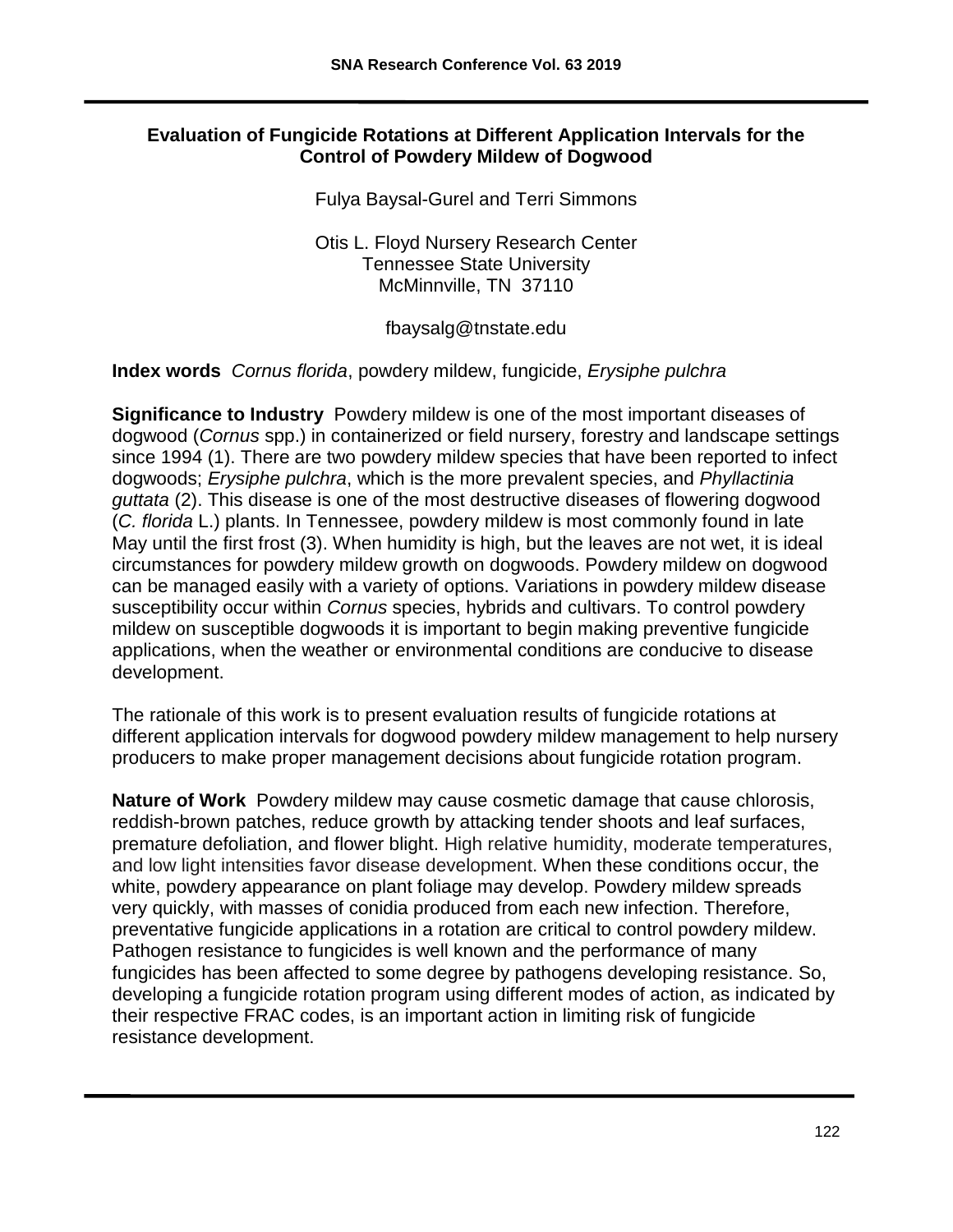The objective of this study is to evaluate fungicide rotations at different application intervals for flowering dogwood powdery mildew management. Flowering dogwood (*C. florida*) cultivar 'Cherokee Princess' seedlings were potted in no. 1 nursery containers in Morton's no. 2 Grow Mix on 16 May. Each plant was top-dressed with 0.5 oz of 18-6-12 Osmocote Classic controlled release fertilizer. Ten single-plant replications per treatment were arranged in a randomized complete block design in a greenhouse at the Otis L. Floyd Nursery Research Center in McMinnville, TN. Flowering dogwood plants were watered with a drip irrigation system two times per day for 5 minutes. The initial fungicide application was made after observing the first symptoms of powdery mildew disease. Treatments were applied in a 14 or 21-day rotation program to run-off using a backpack CO<sub>2</sub>-pressurized sprayer at 40 psi beginning on 8 Jun and ending on 10 Aug (Table 1). Control plants were sprayed with water. The severity of powdery mildew was evaluated on 15, 22 and 29 Jun; 6, 13, 20 and 27 Jul; 3, 10 and 17 Aug using a scale of 0-100% foliage area affected, and the area under the disease progress curve (AUDPC) was calculated according to the formula:  $\sum([(x_i+x_{i-1})/2](t_i-t_{i-1}))$  where  $x_i$  is the rating at each evaluation time and  $(t_i-t_{i-1})$  is the number of days between evaluations. Plant quality was evaluated on 17 Aug using a scale of 1-9 where 1 is dead, 6 is commercially acceptable and 9 is a perfect plant. Plant height and width were measured on 8 Jun and 17 Aug. Average maximum temperatures for 8-30 Jun, 1-31 Jul and 1-17 Aug were 80.2, 83.6 and 83.2ºF; average minimum temperatures were 61.0, 65.7 and 64.5ºF, respectively. Analysis of variance was performed using the general linear models procedure with SAS statistical software and means were separated using Fisher's least significant difference test.

**Results and Discussion** Powdery mildew infection occurred naturally in the greenhouse and disease pressure was moderate; the final (17 Aug) mean disease severity rating was 32.3% in the non-treated control plants (Table 2). Both fungicide rotation programs significantly reduced powdery mildew severity and disease progress compared to the non-treated control. The 14-day rotation program significantly reduced powdery mildew severity and disease progress compared to the 21-day rotation program. Plant width was not significantly different among treated plants on a 14-day schedule or 21-day schedule and non-treated control plants on 17 Aug. The 14-day rotation program resulted in a significantly greater plant height compared to the nontreated control. Phytotoxicity was not observed in any of the treated dogwood seedlings. Non-treated control plants were not commercially acceptable due to disease at the end of the experiment; however, all treated plants were commercially acceptable or better (data not shown).

To control powdery mildew diseases, it is important to begin making preventive fungicide applications when the weather or environmental conditions are conducive to disease development. Typically spray applications are made on a 7- , 14- or 21-day interval, depending upon the level of disease pressure. The spray rotation program tested here worked better at 14-day spray application intervals compared to the 21-day interval for the control of powdery mildew of flowering dogwood. By incorporating products that have both translaminar and systemic activity in fungicide rotation with